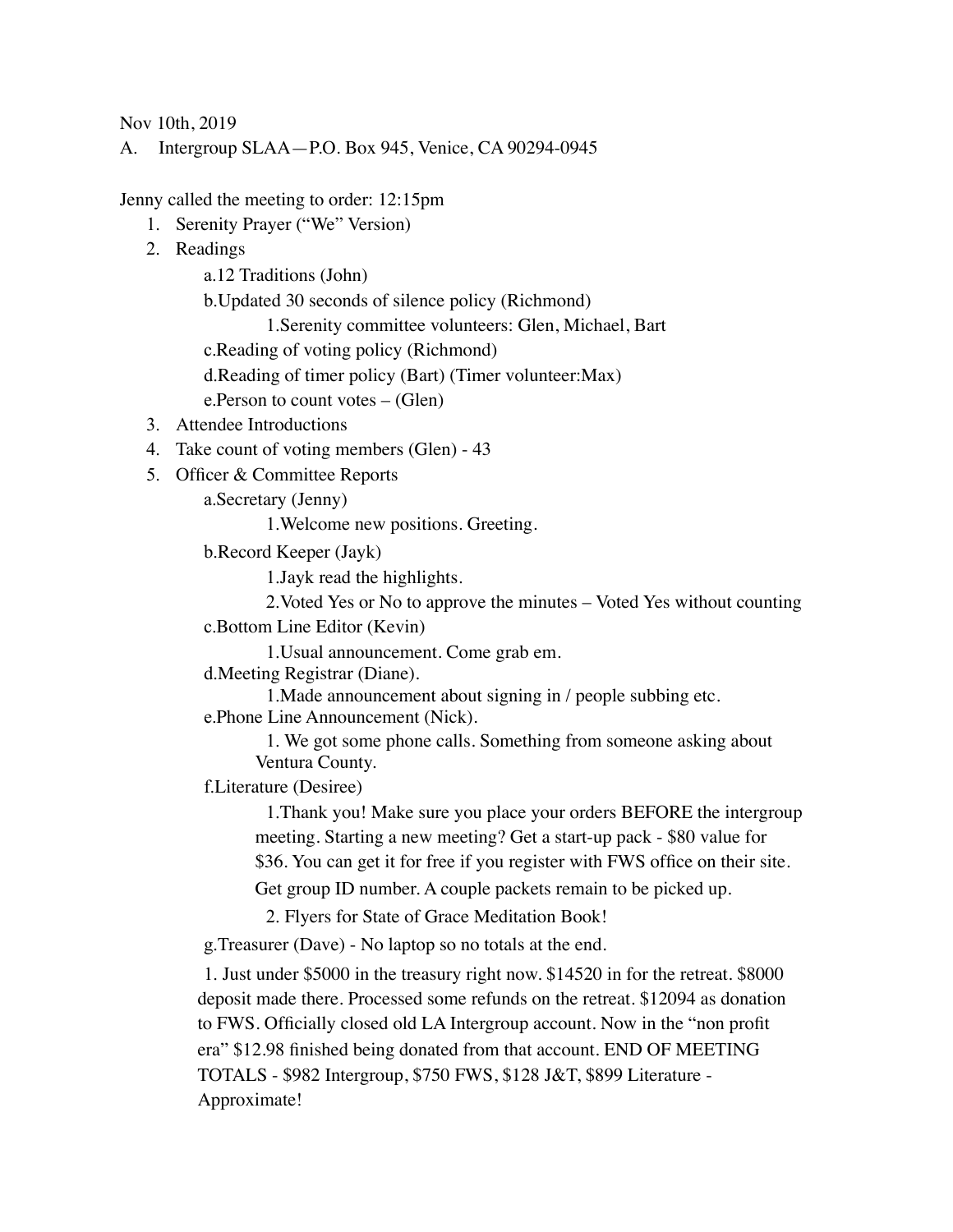h.Mail Clerk (Bart covering for Tim)

1.No mail in the mailbox.

i.Journal Rep (Kirsten)-

1. Described the Journal. Working on an app. Question of the Day - Thank you AA! Take a moment to look at what AA has brought to us. Can type it into the website. 500-2500 words articles on any topic- Send 'em! Journal booklets are for sale at the Lit table. Due on the 18th of Nov. — The future question is going to be "Has the program helped you learn to take care of yourself?" Subscribe to print joural on the website.

j.Webmaster for SLAA website – Max B

1. Vistors 4870, 12438 Views. Many foreign visitors.

2.Workshops & Retreats (Asher & Glen)

3.Asher- Workshops concluded for the year. 10 people on the waitlist for the retreat.

4.Glen - No additional announcement.

k.Jails and Treatment Centers Committee (Katie) -

1. Katie has been traveling and is now back! 2 women are cleared to go into Jail meeting and re-start it. Mark has been doing the one in Men's Central. and Glen doing a panel in Sherman Oaks.

l.ABM Delegate Announcements

1.Carol makes the announcement that November is Gratitude month for FWS. FWS donations are down. Pass the basket or contribute on the web.

2. Mona - 18 month sobriety medallion just approved and ordered. We might have this by the end of the year.

m.Speaker List - Alex - Wondering if she should update the list because people are on the list from 2017.

n.Kevin - Copier - Quick announcment.

o.Shiraz - Conference Literature Committee Conduit - Slaa 12x12 is completed. Will be ready by ABM 2020. We need more people for Anorexia committee. Motion passed to remove the affirmations thing from the book until the next ABM. Discussed Gift of No Contact pamphlet.

p. Board of Trustees Announcement - Old checking account closed!

q. Sponsorship Committee Conduit (Lenore) -

1. We did some outreach to someone in Sweden. Focusing on Sober dating currently.

r. Steps Traditions and Concepts Conduit (Mona) -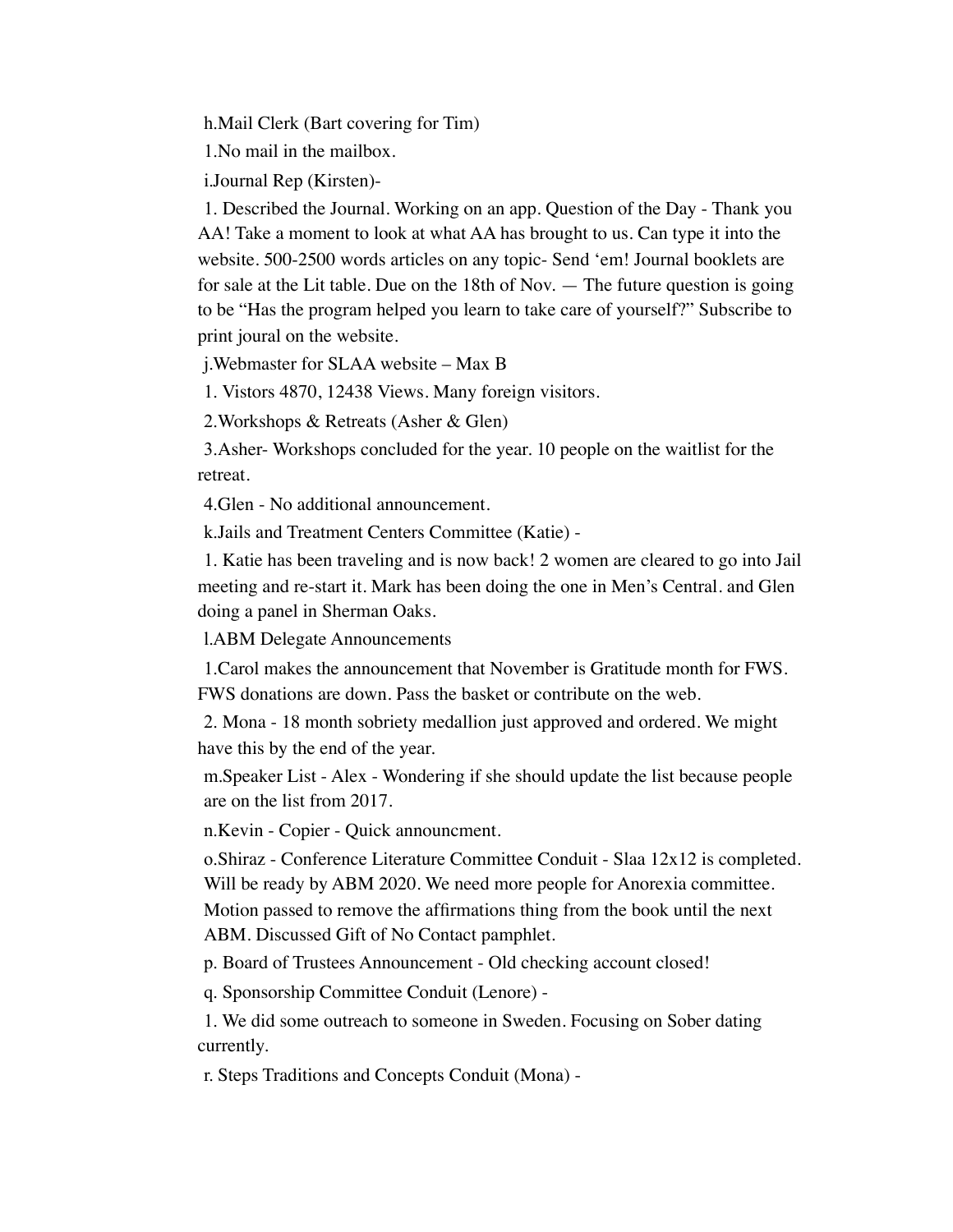1. Not much new to report. Responses to questions about traditions available on website.

s. Translation Committee Commit - (Donna filling in for Tim) - She is translating it into Hebrew. She is currently present on the Translation calls. t. Diversity Committee Conduit - (Julie) - Meeting postponed. Taking the lead

on Diversity pamphlet. Join the Diversity call.

- u. Intergroup Service Manual Update Committee Diane We are mostly done updating it. A bunch of different people were asked to look at things and then update them. Original prudent reserve listed as \$1000 and we want to increase the prudent reserve to \$4000 due to the recent increase. Also added the thing about minimum literature purchase size. - More later with the motion.
- v. Board of Trustees FWS Announcement BOT Member Cristina Apps figuring out for Journal. 1976 hardcover special edition State of Grace copies ordered. There is a lot going on with removing the affirmations in that other book.
- x. Audio Library Committee Conduit Nell. Voted where to keep the links (on website), where to keep the files (Google Drive), whether or not to have a warning on the website (no warning), voted to create the ALC position (Nell), created written agreement for the speakers. - Gonna have a motion coming up to vote to start moving forward with this.
- 1. Old Business
	- 1. None
- 2.

1. Jayk - New motion - We used to pay zero dollars a month, and \$10/month for the space before that. Our rent has been raised to \$120/month. Jayk proposes a motion that we stay in the space month to month and allocate money to pay the rent, while we establish a task force to find a more affordable meeting space. - Motion to pay the rent here on a month to month basis while establishing a Task Force to look into the need to move and look for a new space that is affordable for the group.

1. Glen always sees somebody there so it seems strange that they don't have an employee here.

2. Other members have questions about whether we need to move this etc? A couple calls to vote.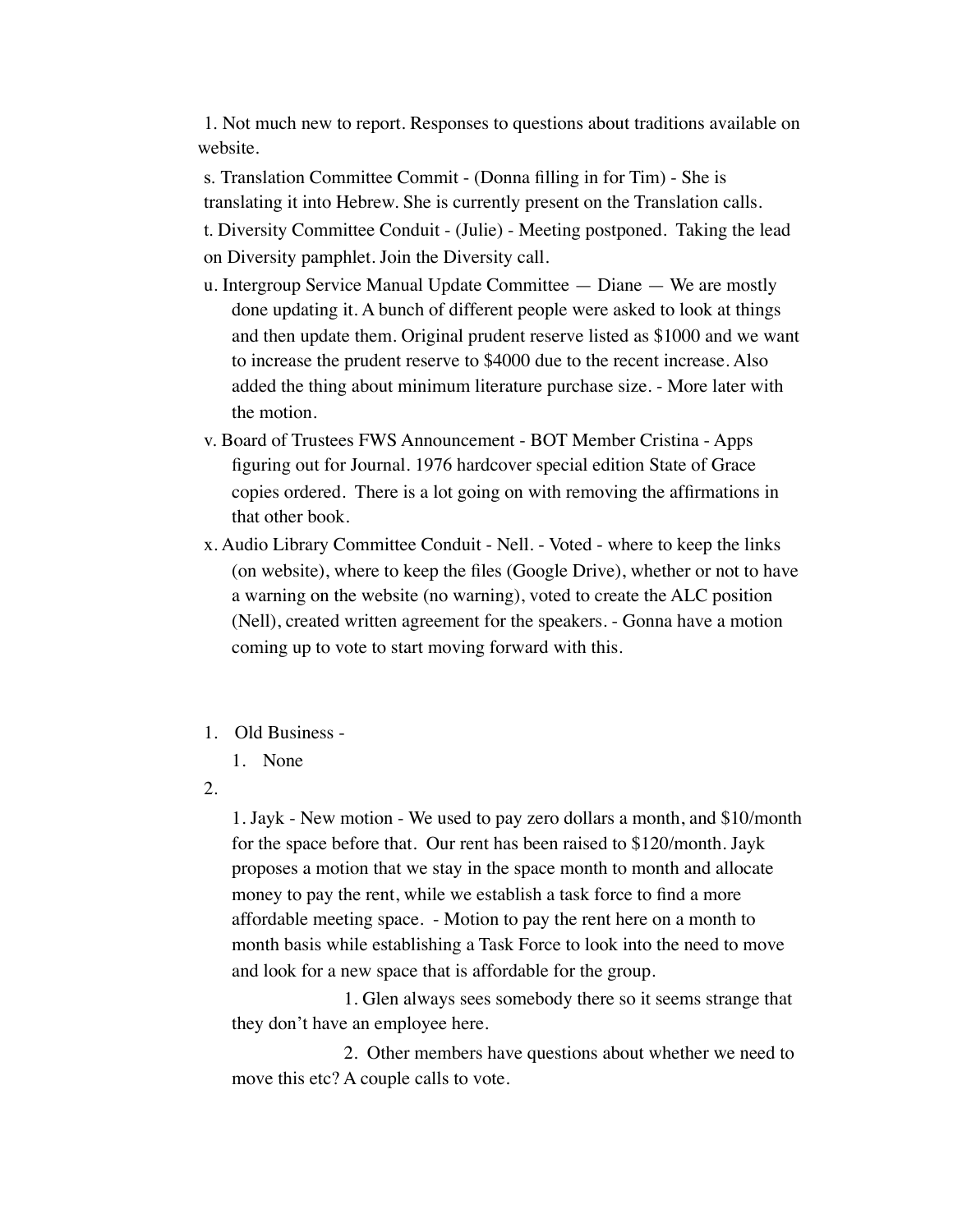3. PROS - Mona - No reason not to. Susan - We are doing well cuz we are nonprofit. CONS - Tiffany - This is a reasonable amount to pay for what we need. - Call to vote.

4. VOTE - 44 in favor - Motion passes.

5. Let's populate the task force - Show of hands - Katia, Chris, Lisa, Julie - populate this task force!

2. Diane - Motion to increase prudent reserve of SLAA Intergroup from \$1000 to \$4000 - When we purchased new literature based on our decision to order in bulk, that was \$2500 so our expenses are larger than we think.

1. Questions - Did that include the rent? No it didn't.

2. PROS and CONS - Mona - This prudent reserve is really low, and other groups do a full year so we should do this. Jayk - multiple programs I know of have at least 6 months or less, so we should at least do this.

3. Call to vote - Motion Passes!

3. INTERGROUP ELECTIONS! Jenny kicks it off. Starting with some difficult stuff.

1. THE CHAIR / SECRETARY - One year term. One year sobriety. Chair of meeting, Intergroup issues outside of meeting, formulates and circulates agenda, creates motions and puts it on the agenda, decides questions of order. Etc. - Ask for nominations?

a. Nominate Carol - Declined. - Mona nominates Glen - Declined. - Lady nominates Mona - Declined. - Diane nominates Dave - Declined after a transition to the Treasurer job…. if Jenny will stay on while he finds that, then Dave is interested. - Katie nominates Julie - Julie says maybe, okay lets' vote on it. - Diane suggests Julie should be Treasurer.

b. Dave - Shares in program 7 years, 5 years sober. Chaired 2 FWS committees. Chair of another Intergroup. /// Julie - Sober 1.75 years, and in program 8 years.

c. PROS n CONS for DAVE - PROS Carol - on Conference Literature Committee on which he was the chair. He had a calm, respectful, logical presence. PROS - Michael - Dave is a model of sobriety and service. PROS Mona - Unique set of skills. Dave chaired Steps Trad Concepts Committee. CONS - None. //// PROS n CONS for Julie - PROS - Em - Experience on another committee. Happy to be of service. - PROS - Therese - She's started many successful initiatives. Focused on diversity. - PROS - Tiffany - Worth giving her a shot in spirit of rotation of service. - - - CONS - Diane - I want her to be the Treasurer cuz she has a background in